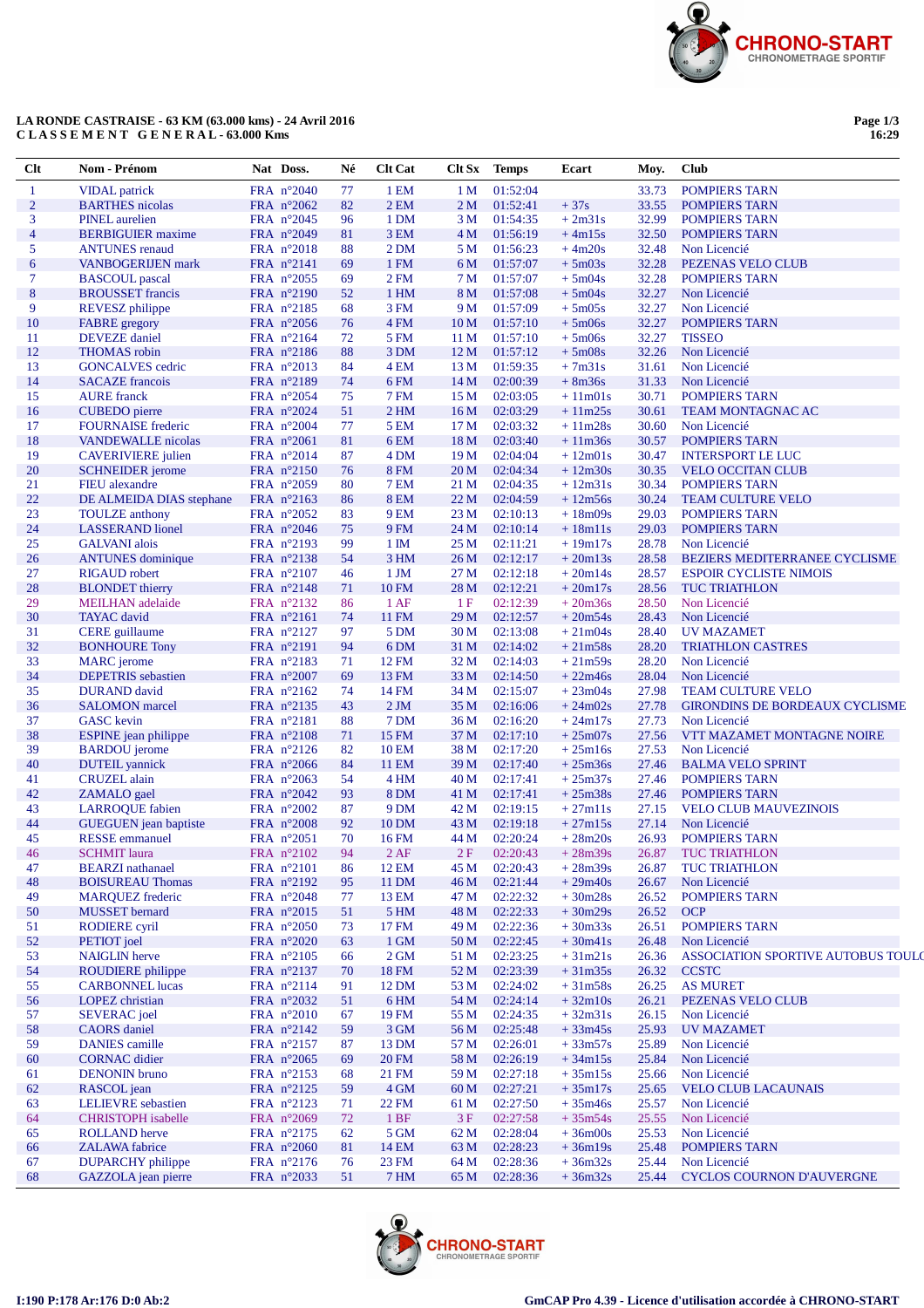

## LA RONDE CASTRAISE - 63 KM (63.000 kms) - 24 Avril 2016<br>CLASSEMENT GENERAL - 63.000 Kms

Page 2/3<br>16:29

| Clt        | Nom - Prénom                                          | Nat Doss.                         | Né       | <b>Clt Cat</b> | Clt Sx                    | <b>Temps</b>         | Ecart                  | Moy.           | <b>Club</b>                                   |
|------------|-------------------------------------------------------|-----------------------------------|----------|----------------|---------------------------|----------------------|------------------------|----------------|-----------------------------------------------|
| 69         | <b>CHIHA</b> karim                                    | FRA n°2053                        | 84       | 15 EM          | 66 M                      | 02:28:37             | $+36m33s$              | 25.44          | <b>POMPIERS TARN</b>                          |
| 70         | FERNANDES jerome                                      | FRA n°2154                        | 72       | <b>24 FM</b>   | 67 M                      | 02:28:38             | $+36m34s$              | 25.43          | <b>AC APPAMEEN</b>                            |
| 71         | <b>FUJOL</b> emmanuel                                 | FRA n°2019                        | 85       | 16 EM          | 68 M                      | 02:28:38             | $+36m35s$              | 25.43          | <b>CYCLO SALVETAIN</b>                        |
| 72         | <b>GIRAUDO</b> serge                                  | FRA n°2075                        | 61       | 6 GM           | 69 M                      | 02:30:00             | $+37m56s$              | 25.20          | Non Licencié                                  |
| 73         | <b>MOULUCOU</b> lionel                                | FRA n°2155                        | 81       | 17 EM          | 70 M                      | 02:30:00             | $+37m57s$              | 25.20          | Non Licencié                                  |
| 74         | <b>DENJEAN</b> thierry                                | FRA n°2171                        | 61       | 7 GM           | 71 M                      | 02:30:05             | $+38m01s$              | 25.19          | Non Licencié                                  |
| 75         | PETIT gregory                                         | FRA $n^{\circ}2057$               | 80       | 18 EM          | 72 M                      | 02:31:28             | $+39m25s$              | 24.96          | <b>POMPIERS TARN</b>                          |
| 76         | <b>COUCHOURON</b> daniel                              | FRA n°2168                        | 44       | $3 \text{ JM}$ | 73 M                      | 02:32:33             | $+40m29s$              | 24.78          | Non Licencié                                  |
| 77         | <b>CHERIF BAHIA</b> yoan                              | FRA $n^{\circ}2041$               | 94       | 14 DM          | 74 M                      | 02:32:33             | $+40m29s$              | 24.78          | <b>POMPIERS TARN</b>                          |
| 78         | <b>GALINIER</b> joel                                  | FRA n°2068                        | 62       | 8 GM           | 75 M                      | 02:32:55             | $+40m51s$              | 24.72          | Non Licencié                                  |
| 79<br>80   | <b>JOUCLA</b> didier<br><b>JOUCLA</b> clement         | FRA $n^{\circ}2017$<br>FRA n°2178 | 61<br>94 | 9 GM<br>15 DM  | 76 M<br>77 M              | 02:34:39<br>02:34:40 | $+42m35s$<br>$+42m36s$ | 24.44<br>24.44 | Non Licencié<br>Non Licencié                  |
| 81         | <b>ARNAUD</b> louis bernard                           | FRA n°2180                        | 59       | $10$ GM        | 78 M                      | 02:34:41             | $+42m38s$              | 24.44          | Non Licencié                                  |
| 82         | <b>COUROUBLE</b> herve                                | FRA n°2170                        | 68       | <b>25 FM</b>   | 79 M                      | 02:34:42             | $+42m38s$              | 24.44          | Non Licencié                                  |
| 83         | <b>FABRE</b> sebastien                                | FRA n°2177                        | 73       | 26 FM          | 80 M                      | 02:34:47             | $+42m43s$              | 24.42          | Non Licencié                                  |
| 84         | <b>REYNES</b> pierre                                  | FRA n°2133                        | 66       | 11 GM          | 81 M                      | 02:34:56             | $+42m53s$              | 24.40          | LAVAUR CYCLOTOURISME                          |
| 85         | <b>MANCUSO</b> serge                                  | FRA $n^{\circ}2035$               | 73       | 27 FM          | 82 M                      | 02:35:10             | $+43m07s$              | 24.36          | Non Licencié                                  |
| 86         | ROUQUETTE bernard                                     | FRA n°2078                        | 47       | <b>8 HM</b>    | 83 M                      | 02:36:01             | $+43m57s$              | 24.23          | Non Licencié                                  |
| 87         | KLEITZ jean pierre                                    | FRA $n^{\circ}2006$               | 69       | 28 FM          | 84 M                      | 02:37:10             | $+45m06s$              | 24.05          | Non Licencié                                  |
| 88         | <b>JOUCLA</b> sebastien                               | FRA n°2179                        | 70       | 29 FM          | 85 M                      | 02:38:07             | $+46m03s$              | 23.91          | Non Licencié                                  |
| 89         | <b>BARTHES</b> francois                               | FRA $n^{\circ}2074$               | 63       | 12 GM          | 86 M                      | 02:38:18             | $+46m15s$              | 23.88          | Non Licencié                                  |
| 90         | NASCIMBENE jacqueline                                 | FRA n°2087                        | 51       | $1 \text{CF}$  | 4F                        | 02:38:19             | $+46m15s$              | 23.88          | Non Licencié                                  |
| 91         | <b>NASCIMBENE</b> mario                               | FRA n°2088                        | 49       | 9 HM           | 87 M                      | 02:38:19             | $+46m15s$              | 23.88          | Non Licencié                                  |
| 92         | <b>LESSORE</b> aloys                                  | FRA $n^{\circ}2016$               | 72       | <b>30 FM</b>   | 88 M                      | 02:38:19             | $+46m16s$              | 23.88          | <b>LAVAUR CYCLOTOURISME</b>                   |
| 93<br>94   | <b>MIALHE</b> david                                   | FRA n°2037                        | 69       | 31 FM<br>32 FM | 89 M<br>90 M              | 02:39:17<br>02:39:38 | $+47m14s$              | 23.73<br>23.68 | <b>TRIVISY VELO SPORT</b>                     |
| 95         | <b>CHARRIERE</b> renaud<br><b>HESS</b> christian      | FRA n°2082<br>FRA $n^{\circ}2011$ | 70<br>63 | 13 GM          | 91 M                      | 02:39:41             | $+47m35s$<br>$+47m37s$ | 23.67          | <b>CASTELMAYRAN VELO CLUB</b><br>Non Licencié |
| 96         | <b>PEYRE</b> audrey                                   | FRA n°2090                        | 84       | 3AF            | 5F                        | 02:40:04             | $+48m01s$              | 23.62          | Non Licencié                                  |
| 97         | <b>FOURNAISE</b> christophe                           | FRA $n^{\circ}2005$               | 78       | 19 EM          | 92 M                      | 02:40:05             | $+48m01s$              | 23.61          | Non Licencié                                  |
| 98         | <b>COUPET</b> henri                                   | FRA n°2106                        | 47       | 10 HM          | 93 M                      | 02:40:28             | $+48m24s$              | 23.56          | Non Licencié                                  |
| 99         | <b>MAFFRE</b> claude                                  | FRA $n^{\circ}2022$               | 43       | $4 \text{ JM}$ | 94 M                      | 02:40:54             | $+48m50s$              | 23.49          | <b>CYCLO SALVETAIN</b>                        |
| 100        | <b>VALENTINI</b> pascal                               | FRA n°2134                        | 77       | <b>20 EM</b>   | 95 M                      | 02:41:12             | $+49m08s$              | 23.45          | Non Licencié                                  |
| 101        | <b>DIDIER</b> frederic                                | FRA n°2119                        | 73       | 33 FM          | 96 M                      | 02:41:12             | $+49m09s$              | 23.45          | <b>BRUGUIÈRES VELO CLUB</b>                   |
| 102        | <b>BALASTEGUI</b> eric                                | FRA n°2111                        | 61       | 14 GM          | 97 M                      | 02:41:13             | $+49m10s$              | 23.45          | Non Licencié                                  |
| 103        | PERIE guy                                             | FRA n°2128                        | 49       | 11 HM          | 98 M                      | 02:41:18             | $+49m14s$              | 23.44          | Non Licencié                                  |
| 104        | <b>BRETECHE</b> stephane                              | FRA n°2003                        | 63       | 15 GM          | 99 M                      | 02:41:26             | $+49m22s$              | 23.42          | <b>CYCLO SALVETAIN</b>                        |
| 105        | <b>MARTY</b> jean                                     | FRA $n^{\circ}2021$               | 53       | 12 HM          | 100 <sub>M</sub>          | 02:42:55             | $+50m52s$              | 23.20          | Non Licencié                                  |
| 106        | <b>DELALONDE</b> luc                                  | FRA n°2140                        | 81       | 21 EM          | 101 M                     | 02:43:03             | $+50m59s$              | 23.18          | Non Licencié                                  |
| 107<br>108 | PERIE christian                                       | FRA n°2077                        | 51       | 13 HM          | 102 <sub>M</sub>          | 02:43:55<br>02:43:55 | $+51m51s$              | 23.06<br>23.06 | Non Licencié                                  |
| 109        | <b>GIRBAS</b> philippe<br><b>GRANARA</b> jean jacques | FRA n°2079<br>FRA n°2194          | 65<br>58 | 16 GM<br>17 GM | 103 M<br>104 <sub>M</sub> | 02:45:37             | $+51m51s$<br>$+53m34s$ | 22.82          | Non Licencié<br>Non Licencié                  |
| 110        | <b>DOUREL</b> patrice                                 | FRA n°2116                        | 89       | 16 DM          | 105 <sub>M</sub>          | 02:45:47             | $+53m43s$              | 22.80          | <b>POMPIERS TARN</b>                          |
| 111        | <b>GIRAUDO</b> pierre                                 | FRA $n^{\circ}2067$               | 56       | 14 HM          | 106 <sub>M</sub>          | 02:46:18             | $+54m14s$              | 22.73          | Non Licencié                                  |
| 112        | <b>MAYNADIER</b> alexandre                            | FRA n°2147                        | 80       | 22 EM          | 107 <sub>M</sub>          | 02:46:20             | $+54m16s$              | 22.73          | <b>BEARN VTT</b>                              |
| 113        | <b>VILLENEUVE</b> jerome                              | FRA n°2172                        | 69       | 34 FM          | 108 M                     | 02:46:37             | $+54m33s$              | 22.69          | Non Licencié                                  |
| 114        | <b>HOYEZ</b> claude                                   | FRA n°2071                        | 65       | 18 GM          | 109 <sub>M</sub>          | 02:47:28             | $+55m25s$              | 22.57          | Non Licencié                                  |
| 115        | <b>GOND</b> gilles                                    | FRA n°2076                        | 71       | 35 FM          | 110 M                     | 02:49:11             | $+57m07s$              | 22.34          | Non Licencié                                  |
| 116        | POUSTOMIS jean marc                                   | FRA n°2036                        | 61       | 19 GM          | 111 M                     | 02:50:30             | $+58m26s$              | 22.17          | Non Licencié                                  |
| 117        | TOUSTOU jean pierre                                   | FRA n°2182                        | 62       | 20 GM          | 112 M                     | 02:50:40             | $+58m37s$              | 22.15          | Non Licencié                                  |
| 118        | <b>FAGEDET</b> julien                                 | FRA n°2112                        | 41       | 5 JM           | 113M                      | 02:50:43             | $+58m39s$              | 22.14          | <b>TOAC TRIATHLON</b>                         |
| 119        | <b>CARAYON</b> hans                                   | FRA n°2080                        | 76       | 36 FM          | 114M                      | 02:50:45             | $+58m42s$              | 22.14          | Non Licencié                                  |
| 120<br>121 | RONDAN jean<br><b>BRUNIQUEL</b> christian             | FRA n°2139<br>FRA n°2109          | 56<br>54 | 15 HM<br>16 HM | 115 M<br>116 <sub>M</sub> | 02:50:49<br>02:51:00 | $+58m45s$<br>$+58m56s$ | 22.13<br>22.11 | <b>CYCLO SALVETAIN</b><br>Non Licencié        |
| 122        | PAPAREMBORDE daniel                                   | FRA n°2072                        | 53       | 17 HM          | 117 M                     | 02:51:50             | $+59m46s$              | 22.00          | Non Licencié                                  |
| 123        | <b>SAVOUE</b> gerard                                  | FRA $n^{\circ}2166$               | 60       | 21 GM          | 118 M                     | 02:54:26             | $+62m23s$              | 21.67          | <b>LAVAUR VELO CLUB</b>                       |
| 124        | <b>ESTEVE</b> olivier                                 | FRA n°2156                        | 78       | 23 EM          | 119 M                     | 02:57:03             | $+65 \text{m}$ OOs     | 21.35          | Non Licencié                                  |
| 125        | <b>BELPEER</b> jean claude                            | FRA n°2038                        | 53       | 18 HM          | 120 <sub>M</sub>          | 02:58:07             | $+66m03s$              | 21.22          | Non Licencié                                  |
| 126        | RODRIGO christophe                                    | FRA n°2169                        | 70       | 37 FM          | 121 M                     | 02:58:58             | $+66m55s$              | 21.12          | <b>CYCLO CLUB CASTANEEN</b>                   |
| 127        | <b>RAMIREZ</b> laurent                                | FRA n°2195                        | 50       | 19 HM          | 122M                      | 02:59:50             | $+67m46s$              | 21.02          | <b>GSC BLAGNAC VELO SPORT 31</b>              |
| 128        | <b>CARCANDE</b> brice                                 | FRA n°2044                        | 94       | 17 DM          | 123 M                     | 03:00:15             | $+68m11s$              | 20.97          | <b>POMPIERS TARN</b>                          |
| 129        | <b>HARPER</b> dawn                                    | FRA n°2073                        | 67       | 2CF            | 6 F                       | 03:00:25             | $+68m21s$              | 20.95          | Non Licencié                                  |
| 130        | <b>REVEL Francois</b>                                 | FRA n°2104                        | 49       | 20 HM          | 124 M                     | 03:00:36             | $+68m32s$              | 20.93          | Non Licencié                                  |
| 131        | <b>GESLOT</b> quentin                                 | FRA n°2009                        | 94       | 18 DM          | 125 M                     | 03:00:55             | $+68m52s$              | 20.89          | Non Licencié                                  |
| 132        | VALLEE eugenie                                        | FRA n°2096                        | 94       | 4AF            | 7F                        | 03:01:00             | $+68m56s$              | 20.89          | Non Licencié                                  |
| 133        | LA BAIL christophe                                    | FRA $n^{\circ}2064$               | 66       | 22 GM          | 126 <sub>M</sub>          | 03:01:27             | $+69m24s$              | 20.83          | <b>POMPIERS TARN</b>                          |
| 134        | <b>SOUCHET</b> alain                                  | FRA $n^{\circ}2152$               | 51       | 21 HM          | 127 M                     | 03:02:19             | $+70m15s$              | 20.73          | RANDONNEURS DU TREFLE                         |
| 135<br>136 | SUDAN jean francois<br><b>COUERE</b> loic             | FRA n°2086<br>FRA n°2085          | 63<br>58 | 23 GM<br>24 GM | 128 <sub>M</sub><br>129 M | 03:02:34<br>03:02:34 | $+70m31s$<br>$+70m31s$ | 20.70<br>20.70 | Non Licencié<br>Non Licencié                  |
|            |                                                       |                                   |          |                |                           |                      |                        |                |                                               |